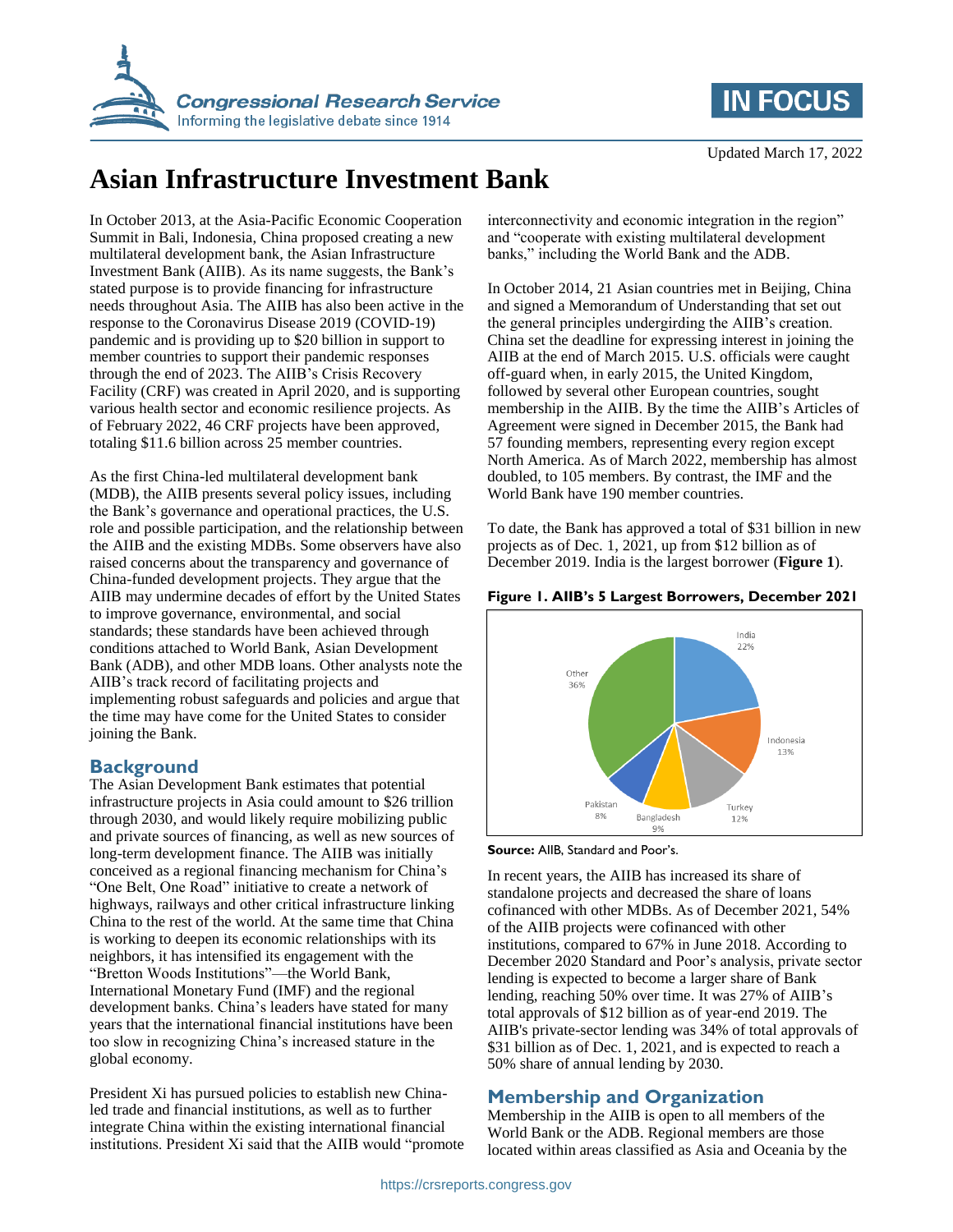United Nations. Several European and Asian advanced economies are AIIB members, including France, Germany, Italy, the United Kingdom, Australia, New Zealand, and South Korea. Seventeen of the G-20 members are also AIIB members. Only the United States, Japan, and Mexico are not AIIB members.

The AIIB's total capital is \$100 billion, with 20% paid-in and 80% callable capital. As of November 2021, \$19.02 billion of the Bank's \$20 billion paid-in capital has been subscribed. China is contributing \$50 billion, half of the total subscribed capital. India is the second-largest shareholder. The Bank is based in Beijing, China, and headed by Jin Liqun, China's former vice minister of finance and former chairman of the supervisory board of China's sovereign wealth fund. President Jin was elected to a second five-year term, which started on January 16, 2021. China is the largest shareholder, and its voting power (27%) is substantially greater than the second largest AIIB member, India (8%). This is the largest gap between the top two shareholders at any of the existing MDBs, although the United States has the largest voting share in any single MDB (30% at the Inter-American Development Bank).

For special votes, such as approving membership, selecting the president, increasing the capital stock, and changing the size or composition of the executive board, the AIIB Articles require either a super majority (75% of total voting power with two-thirds of the membership) or a special majority (50% of total voting power with one-half of the membership) of the Board of Governors.



## **Figure 2. AIIB Total Voting Power, March 2022**

#### **Source:** AIIB

The AIIB has a governance structure similar to other MDBs, with two key differences: (1) it does not have a resident board of executive directors that represents member countries' interests on a day-to-day basis; and (2) it gives more decisionmaking authority to regional countries and the largest shareholder, China. Management of most MDB's day-to-day activities (approving loans, establishing policies, and overseeing MDB management) is typically delegated to a resident board of directors, which meets at least once a week. In comparison, the powers delegated to the AIIB's executive board are modest and limited to establishing AIIB policies; supervising AIIB management and operations; and approving strategic, planning, and budget documents.

# **Issues for Congress**

#### **China's Economic Diplomacy**

Chinese officials see economic development in Asia as helping to guard against regional instability (e.g., in Afghanistan, Pakistan, and Central Asia) and deepening regional, commercial, and political links to Beijing. China's regional infrastructure financing may also serve to channel China's overcapacity in its manufacturing and construction sectors. China's efforts on behalf of the AIIB also raise questions about China's relationship with the existing MDBs, where it remains a large borrower. Critics question why China still borrows large volumes from the MDBs, often for infrastructure projects, yet believes it has sufficient management expertise to lead a new MDB.

#### **Transparency and Governance Concerns**

Several operational aspects of the AIIB raise concerns for some U.S. officials. The Obama and Trump Administrations did not see joining the AIIB as in the U.S. interest. China's large voting power combined with the AIIB's nonresident executive board have led some analysts to question the AIIB's independence from China's leaders. However, since the Bank's founding, its membership has grown to include almost all of the world's countries, it has developed robust operational guidelines and standards, and it maintained AAA ratings from the major rating agencies.

Notwithstanding the AIIB's track record, China, through its infrastructure financing/loans and bilateral aid, has often supported large-scale infrastructure projects throughout Asia with less regard to social or environmental standards, or the underlying institutions in the recipient country, than the MDBs (including the AIIB). Some observers argue that competitive pressure from the AIIB and China's bilateral sources of financing may lead some MDBs to reconsider the World Bank's international best practices in procurement policies and other safeguards. Absent best practices on procurement and other safeguards, there arguably is greater potential for corruption in MDB-funded projects, especially in countries with weak domestic institutions.

## **Commercial Implications for U.S. Firms**

Many European governments may have joined the AIIB to ensure access for their domestic firms in bidding on contracts involving potential infrastructure projects. While China has issued assurances that there will be open and transparent procurement, it remains uncertain to what extent firms from non-AIIB member countries are considered for bidding on AIIB projects. China's existing loan and project management practices continue to cause worry among some observers. The impact that AIIB lending may have on setting technological and other standards in the region is another concern. For example, if China uses the AIIB to set up infrastructure for communications, transportation, and energy that uses Chinese equipment or services or to connect more broadly to China's networks, this potentially gives China an ability to develop a strong commercial foothold in Asia that could disadvantage or exclude U.S. firms.

**Martin A. Weiss**, Specialist in International Trade and Finance